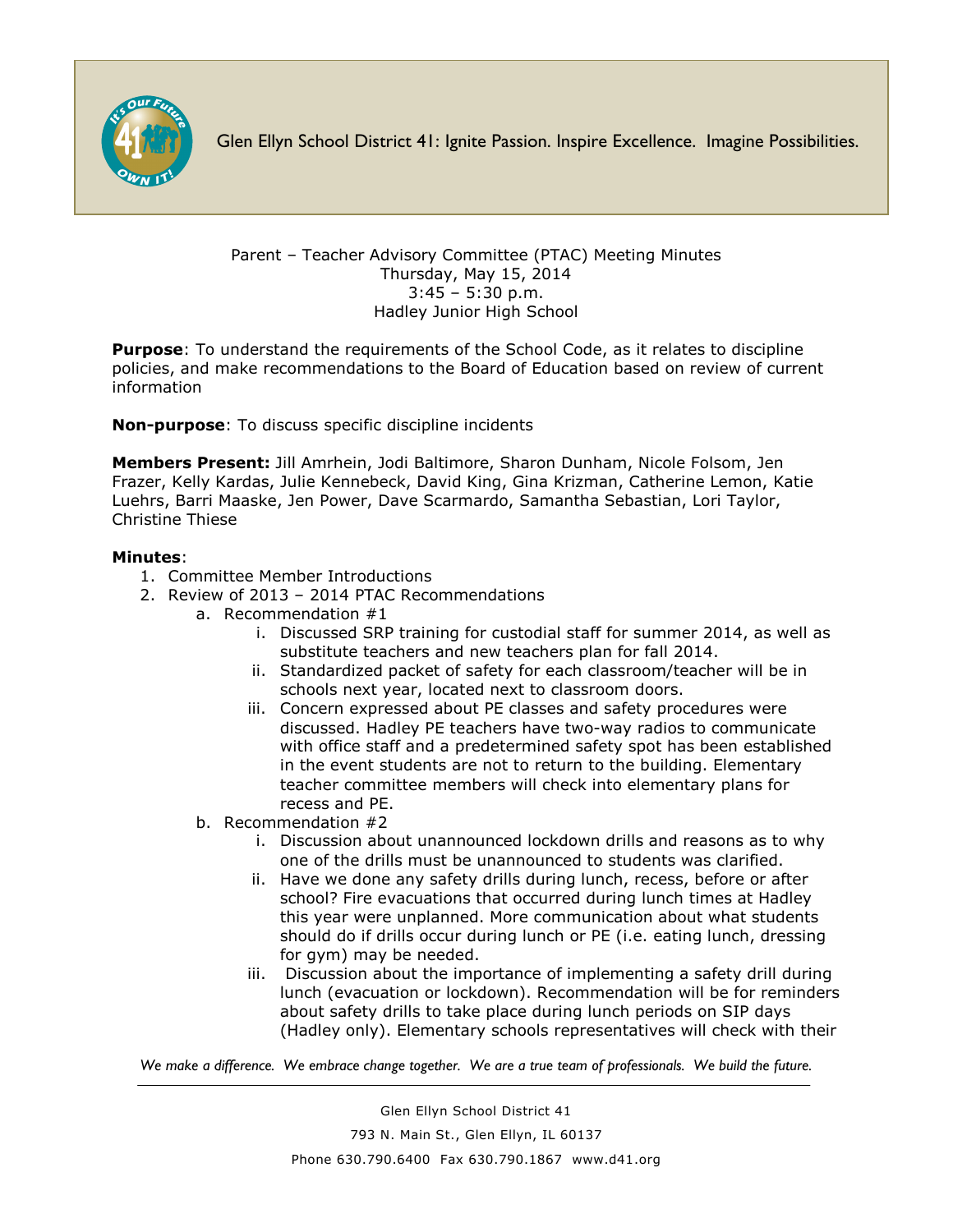schools about scheduling time during SIP days to revisit safety drills in these areas and will report back to the group on the 5-22-14 PTAC meeting.

- c. Recommendation #3
	- i. Federal Signal's SmartMSG plan was explained as a possibility of implementing at Hadley as a possible test site for the 2014 – 2015 school year.
	- ii. Continue building of a partnership with the Glen Ellyn Police Department and having more of a police presence in all D41 schools and parent meetings.
- d. Recommendation #4
	- i. Need to add magnetic strips or safety latches for doors in portable classrooms and metal door frames.
	- ii. Hadley developed a sweep team and rescue assistance areas for communication with police and fire departments. Elevator pass has procedures for evacuation and lockdown. Implemented required staff sign-out during the school day.
	- iii. Glendbard West has a sign-in for parents where they need to scan their driver's license. This system was discussed at the D41 district level. Parent representatives are in favor of implementing this system; however, they expressed that it may be difficult to use in the elementary schools because of the amount of parent volunteers. Procedures during mass parental attendance at the elementary schools are not fully implemented, particularly when parents report to the portables. This system also required visitors to leave their driver's license at the office while in the building, as office staff is then aware of everyone in the building.
	- iv. Third Thursday procedures were also discussed, as some parents do not officially check in the office. Instead, parents check in at the PTA sign-in table. There is not a standard way to check in parents districtwide. There was a concern that building staff is not checking IDs when adults walk into the building on these days. The feasibility of checking in all IDs for adults on third Thursday would create added stress for office staff and might not be manageable; however, a parent wanted it noted that this only occurs once a month.
	- v. Recommendation will be for administration and PTA at all buildings to revisit sign-in procedures for visitor events.
- e. Recommendation #5
	- i. No further recommendations were made by the committee.
- f. Recommendation #6
	- i. This year, PTA has brought back the position of safety chair on the PTA Council and a safety team within each building.
	- ii. PTA Council is planning a district-wide safety fair for 2014 2015 school year.